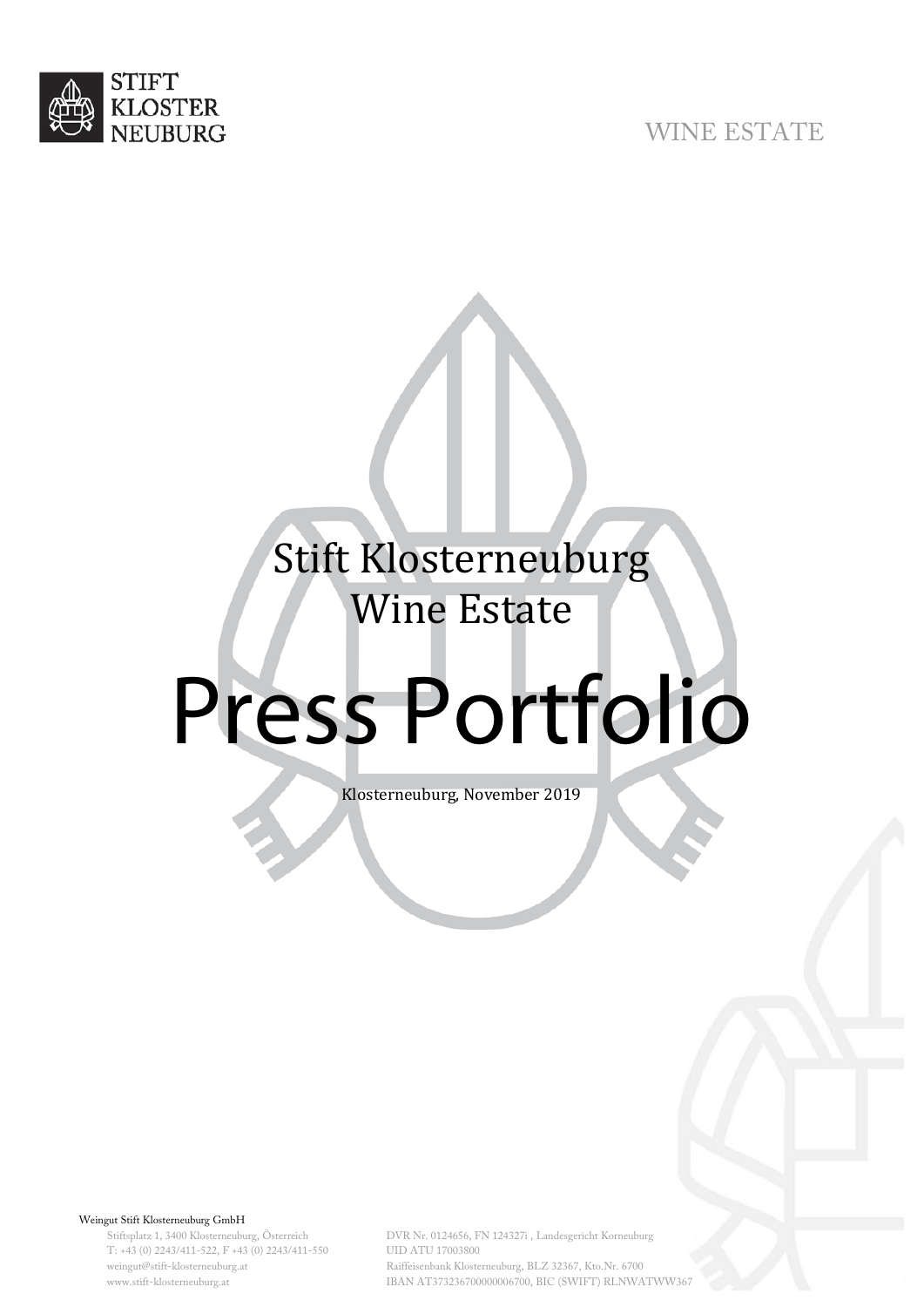

# WINE ESTATE

## **Stift Klosterneuburg Wine Estate**

Shaping the History of Austria Viniculture

## **CONTENTS**

| THE GRAPE VARIETY ASSORTMENT AT WEINGUT STIFT KLOSTERNEUBURG  4   |  |
|-------------------------------------------------------------------|--|
|                                                                   |  |
|                                                                   |  |
|                                                                   |  |
|                                                                   |  |
|                                                                   |  |
| THE CULTURAL AND SOCIAL RESPONSIBILITY OF STIFT KLOSTERNEUBURG 10 |  |
|                                                                   |  |
|                                                                   |  |

#### Weingut Stift Klosterneuburg GmbH

Stiftsplatz 1, 3400 Klosterneuburg, Österreich T: +43 (0) 2243/411-522, F +43 (0) 2243/411-550 weingut@stift-klosterneuburg.at www.stift-klosterneuburg.at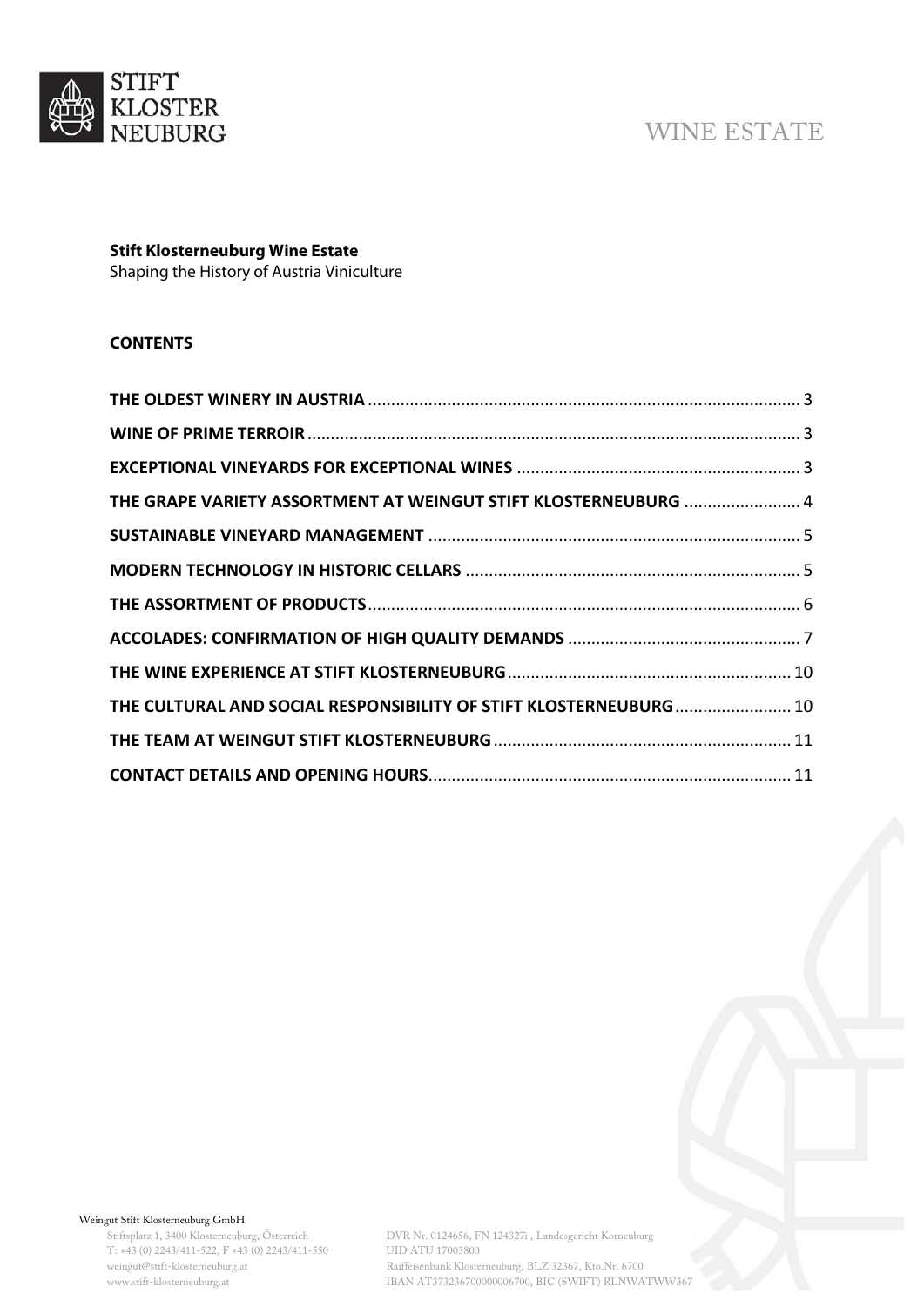

## <span id="page-2-0"></span>**THE OLDEST WINERY IN AUSTRIA**

Upon completing the construction of the Klosterneuburg monastery in 1114, Leopold III, Margrave of Austria founded the institution's winery. Wine from the monastery's vineyards was drunk at the inauguration ceremony of the basilica in 1136. Viticulture played a prominent roll throughout the long history of Stift Klosterneuburg. A 900-year-old tradition makes the Stift Klosterneuburg winery the oldest in Austria. More than one hundred hectares of vineyards are currently in yield and dispersed between three wine-growing areas: the "Grosslage" Klosterneuburg with vineyards directly in the vicinity of the winery, Vienna with vineyards in the Kahlenberg district and in the Thermenregion wine-growing area with extensive vineyards near the villages of Gumpoldskirchen and Tattendorf. Ecological soil management, organic fertilization, and cultivation methods that encourage beneficial insects are an integral part of the environmentally conscious vineyard management principles for the monastery's entire properties. Uncompromising quality standards and innovation are combined with a rich tradition in efforts to develop Austrian wine culture. A superb example of this is the foundation of the world's first viniculture college initiated by the Augustinian Cannons in 1860. The Federal College of Viticulture and Pomology Klosterneuburg (Höhere Bundeslehranstalt für Wein und Obstbau Klosterneuburg) continues to be a leading international institution for research and education.

## <span id="page-2-1"></span>**WINE OF PRIME TERROIR**

The diversity of soils and microclimatic conditions in the vineyards makes it possible for the Weingut Stift Klosterneuburg to cultivate several different grape varieties in their ideal terroir. The slopes of Klosterneuburg are dominated by sandstone and loess soils on which Grüner Veltliner, Riesling and Sauvignon Blanc thrive. The sites on in the Kahlenberg district of Vienna are comprised of clay and loam and offer ideal preconditions for Pinot Blanc (Weissburgunder), Chardonnay, Gewurztraminer and Pinot Noir. The vineyards of Gumpoldskirchen south of Vienna exhibit calcareous brown podzolic soil, ideal for the autochthon varieties Zierfandler and Rotgipfler. The outstanding red wines of Stift Klosterneuburg are sourced from St. Laurent, Zweigelt, Blaufränkisch, Cabernet Sauvignon, Cabernet Franc and Merlot which thrive on the warm gravely soils near Tattendorf.

#### <span id="page-2-2"></span>**EXCEPTIONAL VINEYARDS FOR EXCEPTIONAL WINES**

#### **Ried Hengsberg, Klosterneuburg**

The southeast aspect and exceptional microclimate of the Hengsberg site offer an ideal environment for Grüner Veltliner. Optimal sun exposure and weathered sandstone with loess topsoil provide perfect preconditions for high ripeness of the medium large, green-yellow berries that are typical for this variety. Good soil aeration and well-balanced nutrients encourage the development of aromatic and concentrated Grüner Veltliner.

#### **Ried Franzhauser, Klosterneuburg**

Franzhauser is Weingut Stift Klosterneuburg's steepest and oldest vineyard. The meagre soils of the steep south-facing slope originate from the tertiary era and are comprised of weathered sandstone with loess and loam topsoil. This is the most famous site in Klosterneuburg and yields Rieslings of unique character which exhibit exceptional mineral substance and appealing acidic structure.

#### **Ried Jungherrn, Vienna**

This vineyard has been under the patronage of the monastery ever since the 13th century. Burgundian varieties are said to thrive on fertile, deep calcareous soils and that is exactly what Pinot Blanc finds here. The soil is weathered limestone with heavy loess and clay topsoil. The well-drained soil forces roots to drive deep where the vine finds an ideal source of minerals. Jungherrn is small parcel in the Kahlenbergerdorf district of the Vienna wine-growing area.

#### Weingut Stift Klosterneuburg GmbH

Stiftsplatz 1, 3400 Klosterneuburg, Österreich T: +43 (0) 2243/411-522, F +43 (0) 2243/411-550 weingut@stift-klosterneuburg.at www.stift-klosterneuburg.at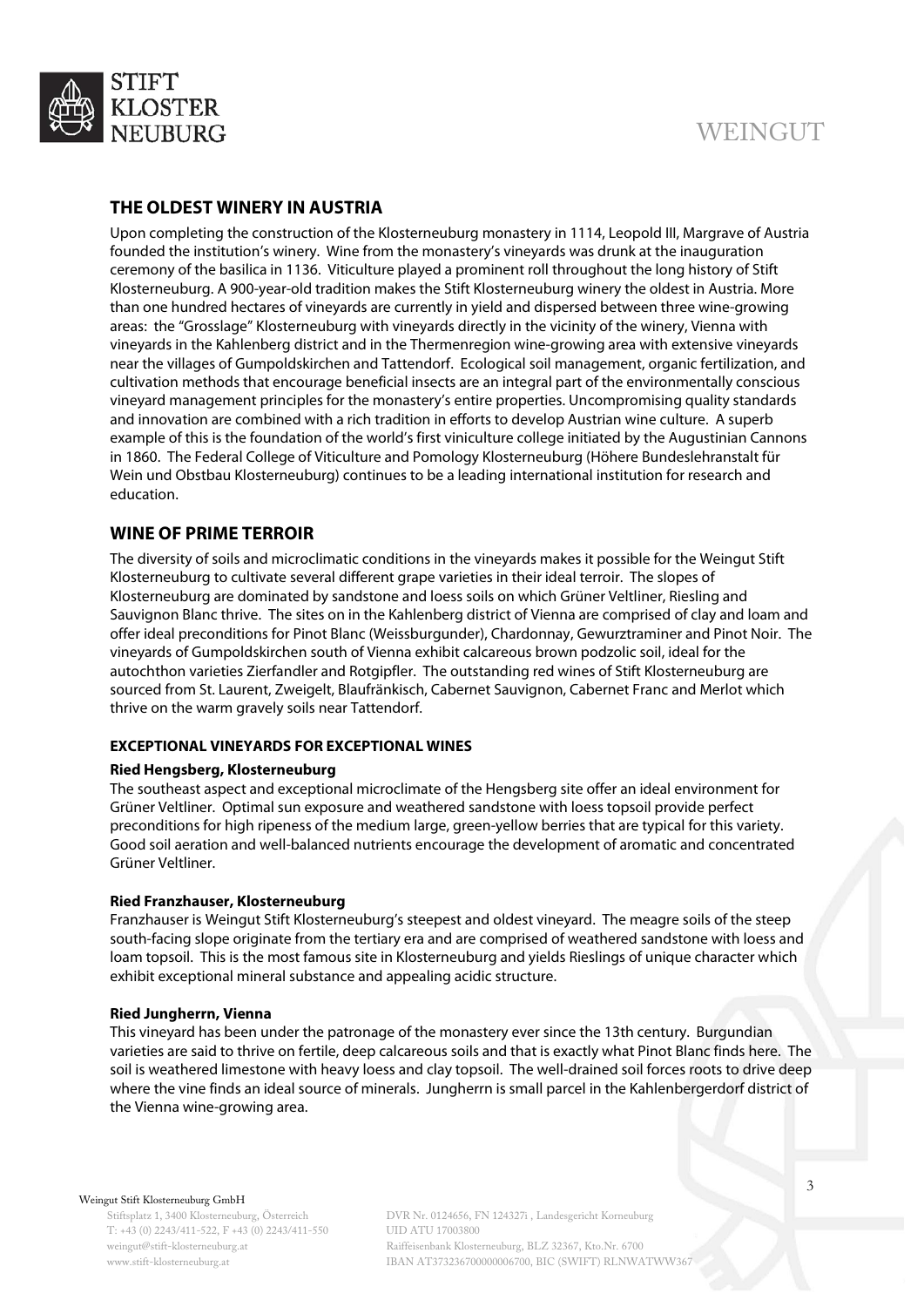

#### **Ried Raflerjoch, Vienna**

The gentle, favourable and protected southeast slopes of the Raflerjoch vineyard offer the finicky Pinot Noir grape variety optimal conditions. The weathered marine limestone with loess and clay topsoil is ideal for the demanding Pinot Noir (Blauburgunder) and promotes soft aromas of wild raspberry, red currant and gingerbread as well silky tannin structure.

#### **Ried Altweingarten, Vienna**

The Altweingarten vineyard is a south-facing slope at the foot of Mount Leopold in the Kahlenbergerdorf district of Vienna. Favourable conditions for physiologically ripe and elegant Chardonnays prevail here. The limestone with loam and clay in the Altweingarten provide the roots of this white Burgundian variety with exactly the right amount of water and minerals throughout the year.

#### **Ried Nussberg, Vienna**

The Nussberg, Vienna's legendary vineyard, possesses a truly unique microclimate. Weathered limestone warms easily in the sum and provides white grape varieties with delicate fruit and refreshing acidity. Grüner Veltliner, Welschriesling and Riesling thrive here and are vinified by the cellar master into a fruit-driven blend. This wine comprises an exemplary Viennese "heurigen wine", a drinking experience of the highest standard.

#### **Ried Stiftsbreite, Tattendorf**

The large Stiftsbreite is justifiably a highly prized vineyard. The alluvial chalky gravel soils are dispersed with podzolic brown earth and are extremely well-drained, forcing vines to thrust their roots deep. Gravel stores the heat of the day, releasing it slowly during the night. This promotes the perfect ripening of great red wines. The Stiftsbreite is the largest contingent St. Laurent vineyard in the world and the St. Laurent variety demands exactly this type of warm and well-drained site. The black-blue berries achieve optimal ripeness and the great classic of Austrian red wine culture performs here at peak. The "St. Laurent Ausstich" of the Weingut Stift Klosterneuburg is a selection of the best large wooden casks of the vintage. The aromas of this Burgundian variety are highlighted by maturation in small oak casks in the "St. Laurent Barrique". The "St. Laurent Reserve" comprises the pinnacle of quality from this site and is vinified only in very good vintages.

#### **Ried Wiegen, Gumpoldskirchen**

Ried Wiegen is at the heart of the wine-growing area Thermenregion, famed for its white wine and in particular for its classic autochthon variety Zierfandler (Spätrot). This variety adores the southeast facing slope of calcareous podzolic brown earth. Zierfandler from this site excels with concentrated and complex fruit aroma and a harmonious play of acidity bedded in a juicy structure.

## <span id="page-3-0"></span>**THE GRAPE VARIETY ASSORTMENT AT WEINGUT STIFT KLOSTERNEUBURG**

The approximate vineyard area shares of the diverse grape varieties of Stift Klosterneuburg Wine Estate are listed here:

| St. Laurent                 |      | 35 % |
|-----------------------------|------|------|
| Grüner Veltliner            |      | 18%  |
| Riesling                    |      | 9%   |
| Chardonnay                  |      | 7%   |
| <b>Pinot Blanc</b>          |      | 6%   |
| Zweigelt                    |      | 4 %  |
| Pinot Noir, Blaufränkisch,  |      |      |
| Traminer                    | each | 3%   |
| Cabernet Sauvignon, Merlot, |      |      |
| Rotgipfler, Sauvignon Blanc | each | 2%   |
| Zierfandler, Neuburger,     |      |      |
| Welschriesling              | each | 1 %  |

#### Weingut Stift Klosterneuburg GmbH

Stiftsplatz 1, 3400 Klosterneuburg, Österreich T: +43 (0) 2243/411-522, F +43 (0) 2243/411-550 weingut@stift-klosterneuburg.at www.stift-klosterneuburg.at

DVR Nr. 0124656, FN 124327i , Landesgericht Korneuburg UID ATU 17003800 Raiffeisenbank Klosterneuburg, BLZ 32367, Kto.Nr. 6700 IBAN AT373236700000006700, BIC (SWIFT) RLNWATWW367 4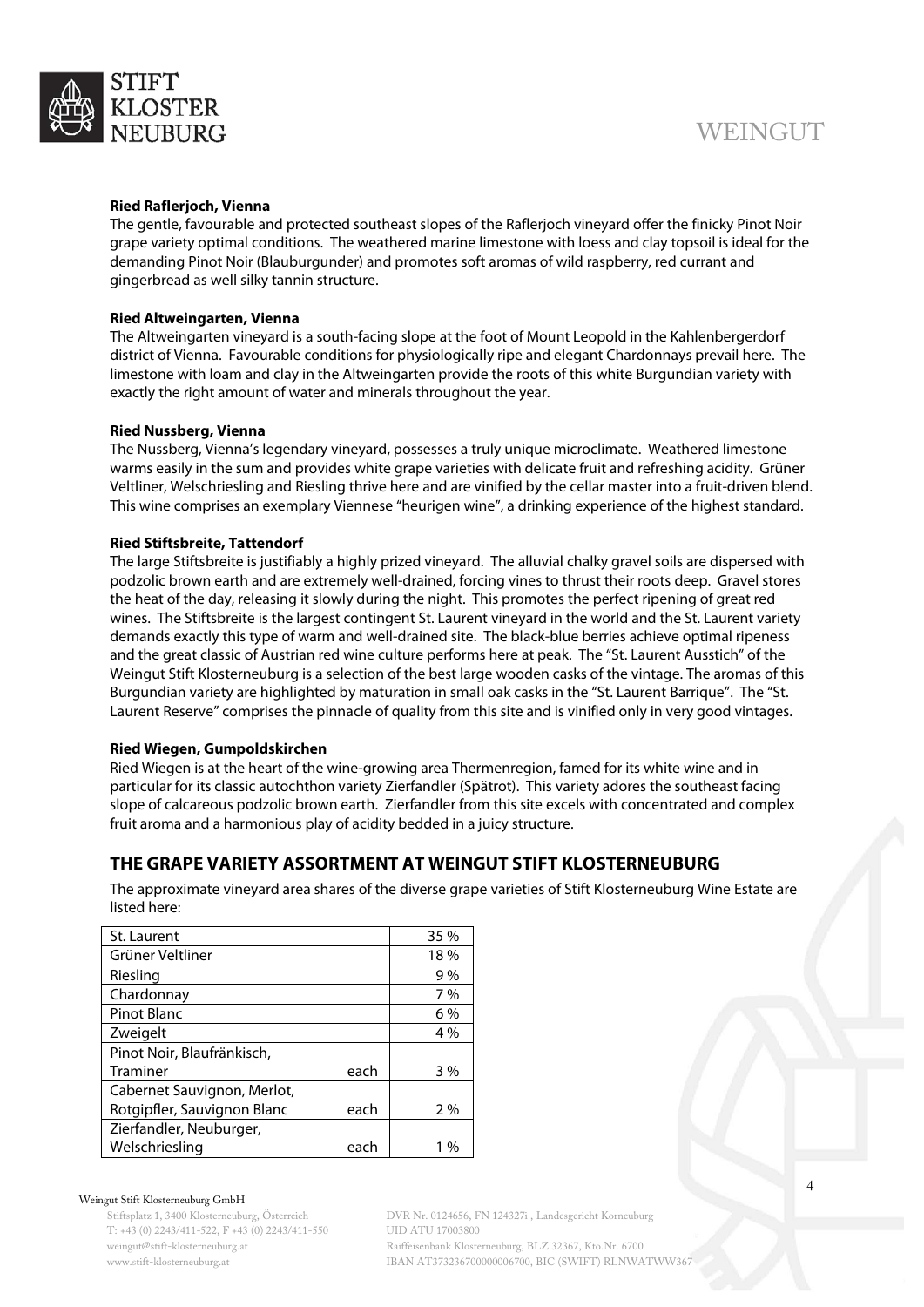

## <span id="page-4-0"></span>**SUSTAINABLE VINEYARD MANAGEMENT**

The vineyard manager Johannes Steurer has developed a vineyard strategy that is adapted to fit each individual site ideally. This vineyard program includes measures for revitalizing the soil, specialized canopy management, promotion of biodiversity within the vineyard as well as preservation and exploration of old vine material.

#### **1.) Soil revitalization**

The goal of soil revitalization is the improvement of nutrient balance and organic activity. Cover crops provide aeration and stabilization of the soil surface. The choice of plants used for cover crops varies according to each site and its soil. Composted grape pomace helps to improve humus content and soil composition on a long-term basis.

#### **2.) Canopy management**

Canopy management provides advantageous exposure of the fruit zone and well-aerated leaf surface area for photosynthesis. This management system is adapted to each site, vine age and grape variety. Manual care of each vine by experienced vineyard specialist plays an essential role in this department.

#### **3.) Promotion of biodiversity**

Another focus of activity in the vineyard is use of plant-derived preparations to enhance disease resistance. This helps to limit the need of chemical-synthetic plant protection substances. Crop cover between the vines improves soil structure and biodiversity.

#### **4.) Preservation of valuable vine material**

The Stift Klosterneuburg vineyards include some very old vines that were planted long before the years that vines were trained for high yields. These vines are currently being observed and assessed in detail. The goal of this work is to isolate and select vine material that has thrived in these sites for decades for purposes of propagation and future plantings. This will help enhance the unique character and terroir of the Stift Klosterneuburg wines in the future.

# <span id="page-4-1"></span>**MODERN TECHNOLOGY IN HISTORIC CELLARS**

Extensive cellars from the baroque era are at the disposal of Stift Klosterneuburg Wine Estate. These vaulted caves extend over four stories reaching a depth of 36 meters under the monastery. These cellars have been transformed into a highly modern vinification facility. Every modern technology needed to produce highquality wines is found here. Pneumatic press tanks ensure a gentle crush of no more than 1.5 bar pressure. Nineteen new fermentation vessels of 15,000 litres each are equipped with variable cap management systems (pump-over, submerge and Puls-Air) for the vinification of red wine.

<span id="page-4-2"></span>The choice of vinification vessel depends on the desired style and the vintage character. Large wooden casks with 5,000 to 11,000 litres, small oak barrels for the maturation of premium single-vineyard wines and stainless steel tanks for particularly fruity wines are all part of the regime. One of the newest investments in the baroque cellar is a highly modern bottling line. Through the highest technological standards, the entire chain of production methods remains gentle and ensures the highest possible wine quality.

Weingut Stift Klosterneuburg GmbH

Stiftsplatz 1, 3400 Klosterneuburg, Österreich T: +43 (0) 2243/411-522, F +43 (0) 2243/411-550 weingut@stift-klosterneuburg.at www.stift-klosterneuburg.at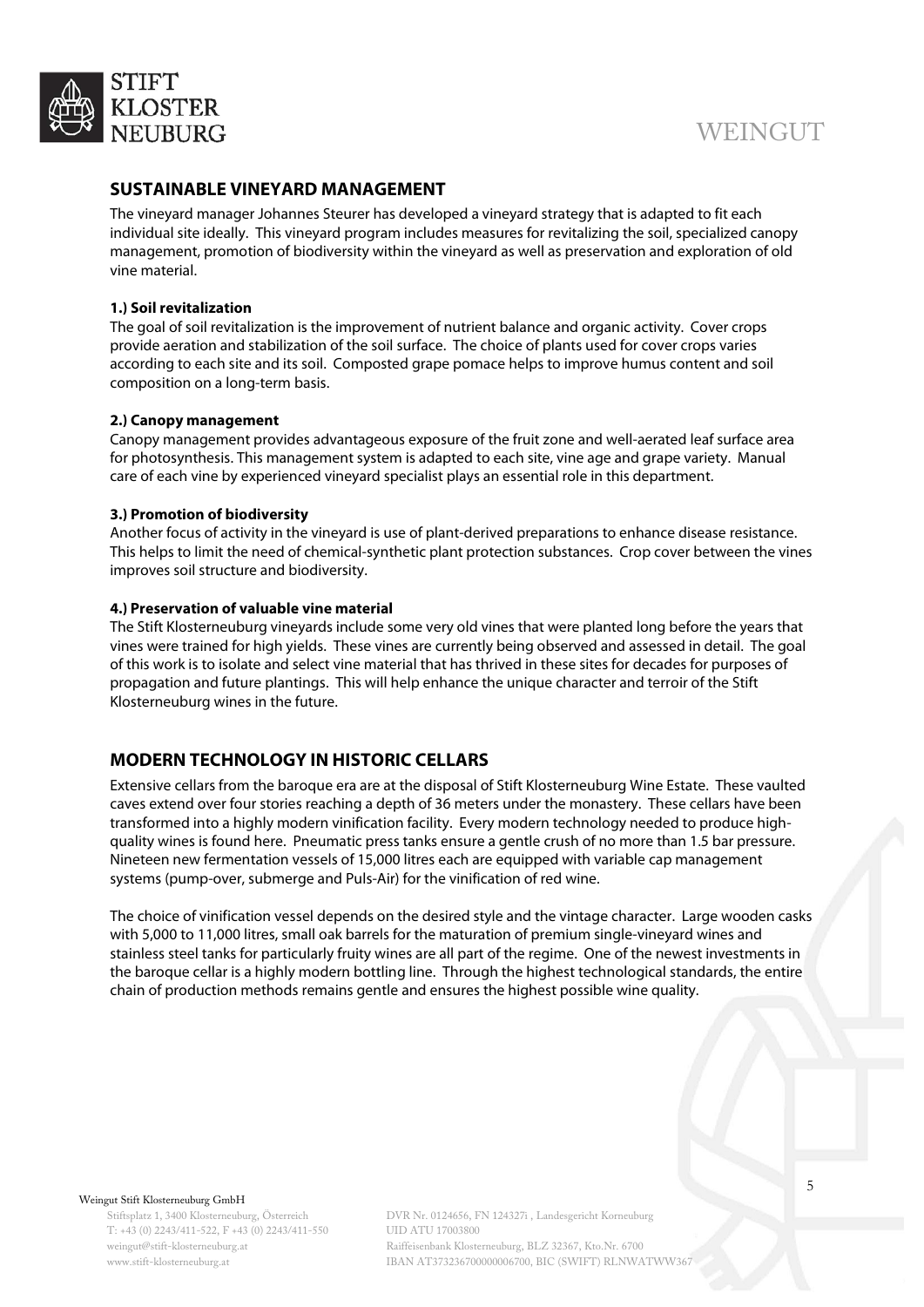

## **THE ASSORTMENT OF PRODUCTS**

The wines of the Weingut Stift Klosterneuburg are divided clearly into two product lines:

#### **1.) Classic wines**

These varietal wines are distinguished by their youthful, refreshing quality and highlight typical Austrian fruitiness. The grapes for these wines are always sourced from one wine village and reflect the typical character of their geographic origin. The labels are easily recognizable through the Stift Klosterneuburg coat of arms. White Stift wines are made from the varieties Grüner Veltliner, Riesling, Pinot Blanc (Weissburgunder), Chardonnay, Sauvignon Blanc Spätrot-Rotgipfler and Gewurztraminer. There is also a rosé and reds are made from Blaufränkisch, Zweigelt and St. Laurent. All of the Stift wines are sealed with a screw cap.

#### **2.) Single-vineyard wines**

These wines excel through the special selection of fruit. Manually harvested grapes are sourced from the best vineyard plots, some of which have been cultivated by the monastery for centuries. Physiologically ripe grapes yield unique, age worthy wines of inimitable character and powerful structure which amplify their terroir. The labels of these wines are adorned with an attractive vine branch. The white single-vineyard wines are sealed with a glass stopper while the reds are under natural cork.

The most important single-vineyards are:

| Klosterneuburg: | Hengsberg (Grüner Veltliner)               |
|-----------------|--------------------------------------------|
|                 | Franzhauser (Riesling)                     |
| Vienna:         | Jungherrn (Pinot Blanc)                    |
|                 | Altweingarten (Chardonnay)                 |
|                 | Raflerjoch (Pinot Noir)                    |
| Tattendorf:     | Stiftsbreite (St. Laurent)                 |
| Gumpoldskirchen | Wiegen, Hofpoint (Zierfandler, Rotgipfler) |
|                 |                                            |

#### **St. Laurent: our specialty**

St. Laurent enjoys a special position among all the red wines of Weingut Stift Klosterneuburg. This variety was first planted in Klosterneuburg in 1890 and spread throughout the rest of Austria's wine-growing areas from here. A total vineyard area of 40 ha is cultivated in Tattendorf, south of Vienna. The Ried Stiftsbreite is not only the largest St. Laurent vineyard in Austria, but in the entire world.

#### **3.) Rarities, sparkling wine, brandy and juice**

Weingut Stift Klosterneuburg has an extensive wine archive reaching back to the 1956 vintage. Several special rarities can be found and among them are several valuable predicated sweet wines. Further specialties of the house include the sparkling wines "Klostersekt" and "Mathäi", a premium sparkling wine bottle fermented according to the traditional method. The assortment also includes brandies distilled from the monastery's own wine and fruit as well as unfiltered varietal apple juices. Rounding out the range of products are gourmet specialties such as grape seed oil, jelly from St. Laurent Ausstich, pumpkin seeds and handmade chocolates made with St. Laurent or Welschriesling ice wine.

Weingut Stift Klosterneuburg GmbH

Stiftsplatz 1, 3400 Klosterneuburg, Österreich T: +43 (0) 2243/411-522, F +43 (0) 2243/411-550 weingut@stift-klosterneuburg.at www.stift-klosterneuburg.at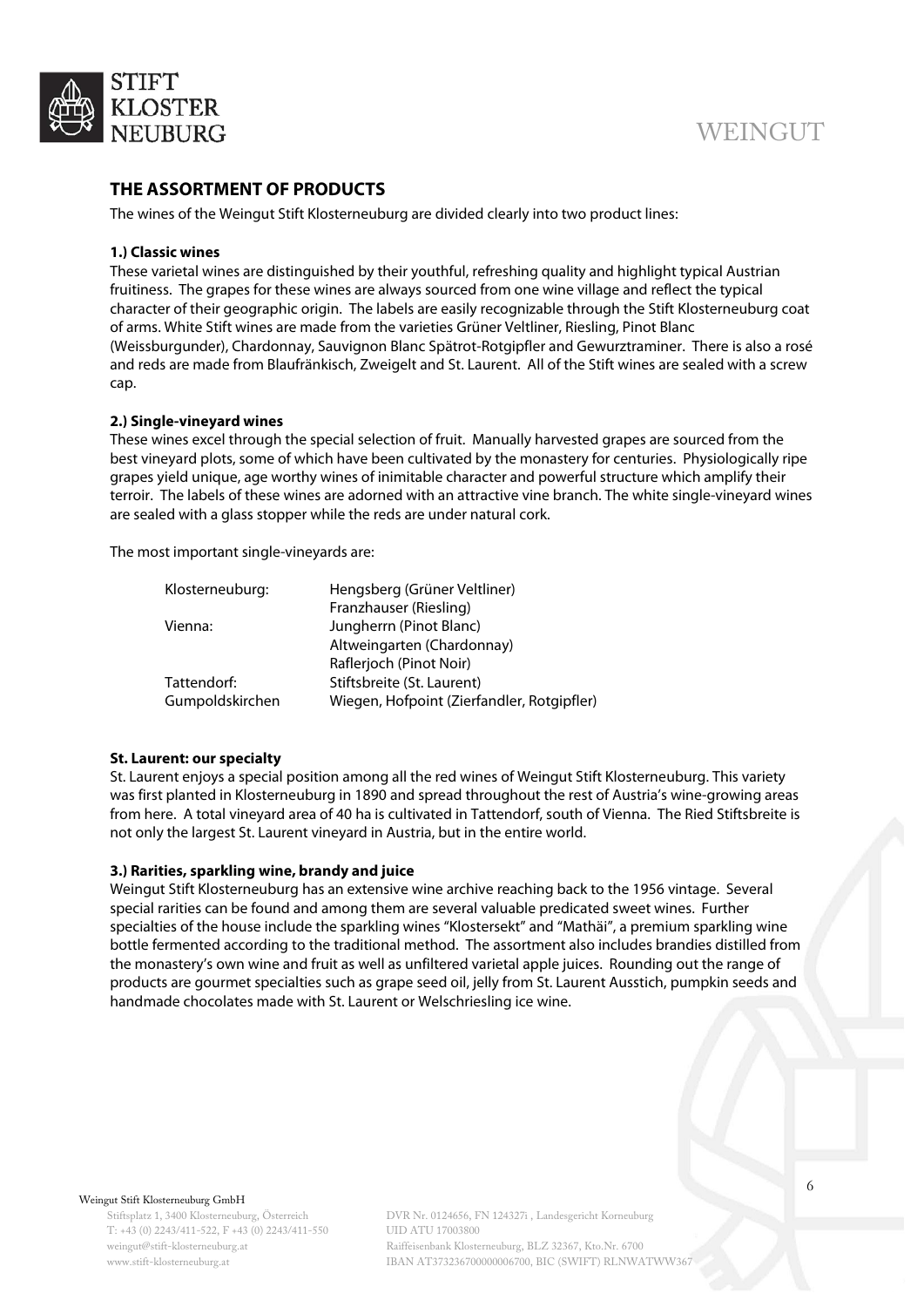

# <span id="page-6-0"></span>**ACCOLADES: CONFIRMATION OF HIGH QUALITY DEMANDS**

The following is a selection of the most recent accolades for Weingut Stift Klosterneuburg:

#### **AUSTRIAN WINE CHALLENGE 2019**

Gold Medaille – St. Laurent Reserve, 2017 Gold Medaille – Pinot Noir Reserve, 2017 Gold Medaille – Weißburgunder Reserve, 2017 Gold Medaille –MATHÄI Reserve Gold Medaille –Wermut, 2017 Silber Medaille – Rotgipfler Ried Satzing Große Reserve, 2017 Silber Medaille – Cuvée CHORUS, 2017

#### **A LA CARTE - WINEGUIDE 2019**

- 94 P. Rotgipfler Ried Satzing Große Reserve, 2017
- 94 P. St. Laurent Reserve, 2017
- 93 P. Cuvée CHORUS, 2017
- 93 P. Weißburgunder Reserve, 2018
- 92 P. Grüner Veltliner Reserve, 2018
- 92 P. MATHÄI Reserve
- 91 P. Weißburgunder Jungherrn, 2018

#### **Falstaff Wein Guide 2019/20**

94 P. – Riesling Beerenauslese 2017

- 93 P. St. Laurent Reserve 2016 93 P. – Rotgipfler Ried Satzing Große Reserve 2017 93 P. – MATHÄI Grosse Reserve 2013 92 P. – Wiener Gemischter Satz DAC Ried Weisleiten 2018 92 P. – Uvae Solae Gewürztraminer 2018 92 P. – St. Laurent Ausstich 2016 92 P. – Pinot Noir Reserve 2016 92 P. – Chardonnay Ried Altweingarten 2017 91-93 P. – Weissburgunder Reserve 2018 91 P. – Weissburgunder Jungherrn 2018 91 P. – Mathäi brut 2015 91 P. – Chorus 2016 90 P. – Zweigelt 2017 90 P. – Zierfandler-Rotgipfler 2018 90 P. – Wiener Gemischter Satz DAC 2018 90 P. – Sauvignon Blanc 2018 89-91 P. – Riesling Ried Franzhauser 2018 89-91 P. – Grüner Veltliner Hengsberg 2018 89 P. – Zweigelt Pastell 2017 89 P. – Weißburgunder 2018 89 P. – St. Laurent Pastell 2017 89 P. – Spätrot-Rotgipfler Pastell 2018 89 P. – Riesling 2018 89 P. – Grüner Veltliner 2018 89 P. – Gewürztraminer 2018 89 P. Chardonnay 2018 88 P. – Weißburgunder Pastell 2018
- 88 P. Riesling Pastell 2018
- 88 P. Grüner Veltliner Pastell 2018

#### Weingut Stift Klosterneuburg GmbH

Stiftsplatz 1, 3400 Klosterneuburg, Österreich T: +43 (0) 2243/411-522, F +43 (0) 2243/411-550 weingut@stift-klosterneuburg.at www.stift-klosterneuburg.at

DVR Nr. 0124656, FN 124327i , Landesgericht Korneuburg UID ATU 17003800 Raiffeisenbank Klosterneuburg, BLZ 32367, Kto.Nr. 6700 IBAN AT373236700000006700, BIC (SWIFT) RLNWATWW367 7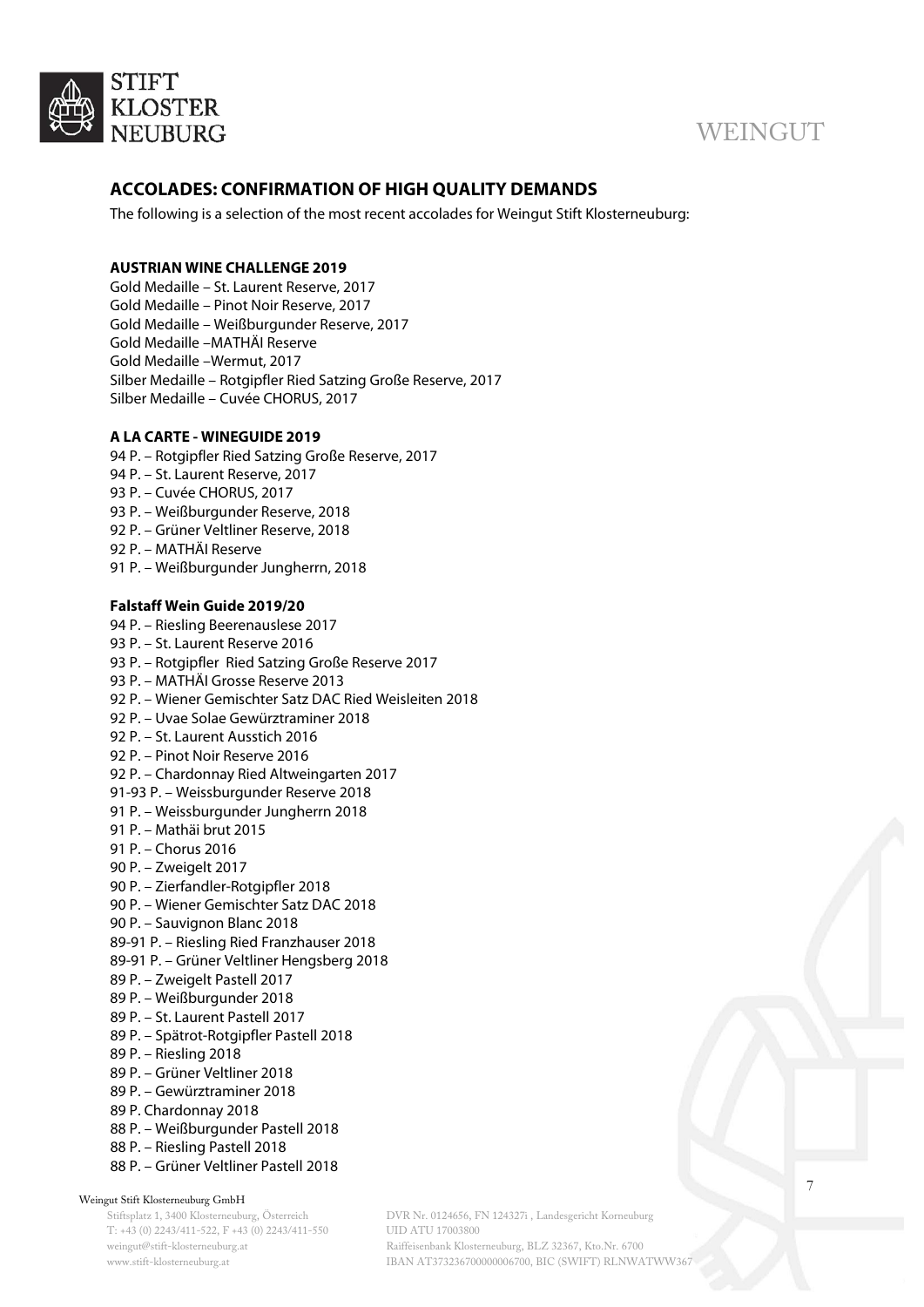

**SALON 2019** Pinot Noir Reserve, 2016

#### **WINE ENTHUSIAST 2019**

- 92 P. Wiener Gemischter Satz DAC, 2018
- 92 P. Escorial, 2016
- 91 P. Blaufränkisch, 2017
- 89 P. Grüner Veltliner, 2018
- 89 P. Zierfandler-Rotgipfler, 2018
- 88 P. Zweigelt, 2017

#### **WINE ENTHUSIAST 2018**

92 P. – Grüner Veltliner Reserve, 2017 92 P. – St. Laurent Ausstich, 2016 92 P. – Weißburgunder Ried Jungherrn, 2017 90 P. – Pinot Noir Ried Steinfeld, 2016

#### **Falstaff Rotwein Guide 2019**

- 94 P. VELUM, 2015
- 94 P. St. Laurent Grosse Reserve, 2015 93 P. – St. Laurent Reserve, 2016
- 92 P. St. Laurent Ausstich, 2016
- 92 P. Pinot Noir Reserve, 2016
- 90 P. Pinot Noir, 2016
- 90 P. Escorial, 2016
- 89 P. Patronis, 2016

#### **Falstaff Wein Guide 2018/19**

- 93 P. Weißburgunder Reserve, 2017
- 92 P. Grüner Veltliner Reserve, 2017
- 92 P. Weißburgunder Ried Jungherrn, 2017
- 91 P. Grüner Veltliner Ried Hengsberg 2017
- 91 P. Wiener Gemischter Satz DAC Ried Weisleiten, 2017
- 90 P. Riesling, 2017
- 90 P. Zierfandler-Rotgipfler, 2017
- 90 P. MATHÄI Reserve brut

#### **Wiener Landesweinbewertung 2018**

Gold Medaille – Pinot Noir Raflerjoch, 2015 – **state winner**

#### **SALON 2018**

Pinot Noir Reserve, 2015

#### **WINE ENTHUSIAST 2018**

92 P. – Weißburgunder Ried Jungherrn, 2016 90 P. – St. Laurent Ausstich, 2015

#### **AUSTRIAN WINE CHALLENGE 2018**

Gold Medaille – St. Laurent Reserve, 2015 Gold Medaille – Chorus, 2015 Gold Medaille – Weißburgunder Jungherrn, 2016 Gold Medaille – Mathäi brut, 2014 **A LA CARTE - WINEGUIDE 2018**

#### Weingut Stift Klosterneuburg GmbH

Stiftsplatz 1, 3400 Klosterneuburg, Österreich T: +43 (0) 2243/411-522, F +43 (0) 2243/411-550 weingut@stift-klosterneuburg.at www.stift-klosterneuburg.at

DVR Nr. 0124656, FN 124327i , Landesgericht Korneuburg UID ATU 17003800 Raiffeisenbank Klosterneuburg, BLZ 32367, Kto.Nr. 6700 IBAN AT373236700000006700, BIC (SWIFT) RLNWATWW367 8

# **WEINGUT**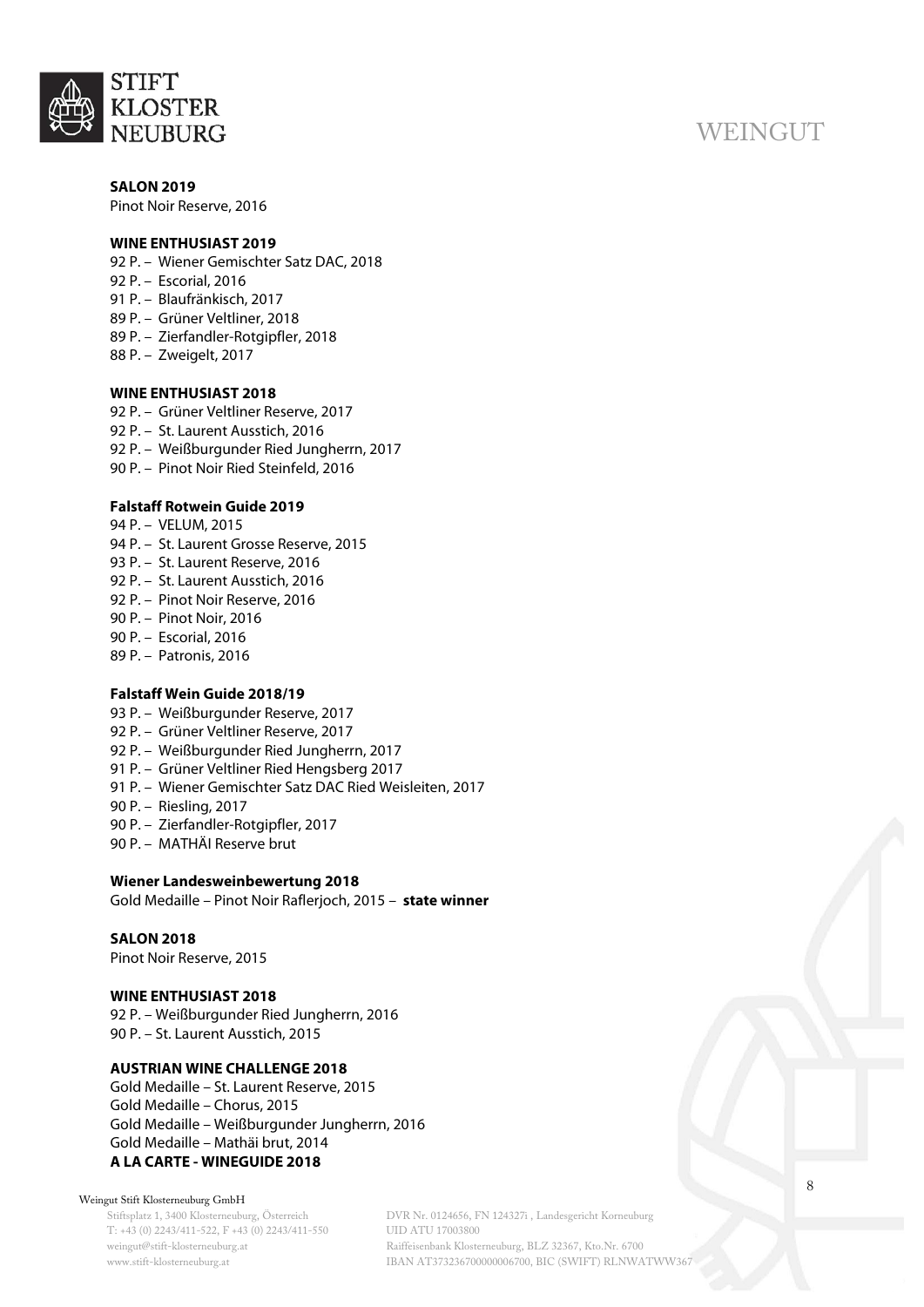

#### 93 P. - Chorus, 2015

- 93 P. St. Laurent Reserve, 2015
- 93 P. Weißburgunder Reserve, 2016
- 92 P. Grüner Veltliner Reserve, 2016
- 92 P. Weißburgunder Jungherrn, 2016
- 90 P. Riesling Franzhauser, 2016

#### **WINE ENTHUSIAST 2017**

- 93 P. St. Laurent 2015
- 92 P. Zierfandler-Rotgipfler 2016
- 91 P. Blaufränkisch 2015

#### **Falstaff Wine Guide 2017/18**

- 93 P. Weißburgunder Reserve 2016
- 93 P. Weißburgunder TBA 2015
- 92 P. Weißburgunder Jungherrn 2016
- 92 P. Grüner Veltliner Reserve 2016
- 91 P. Cabernet Sauvignon 2013
- 90 P. MATHÄI brut 2013
- 90 P. Weißburgunder 2016
- 90 P. Grüner Veltliner Hengsberg 2016
- 90 P. Riesling Franzhauser 2016
- 90 P. Welschriesling Eiswein 2015

#### **Wiener Landesweinbewertung 2017**

Gold Medaille – Pinot Noir Reserve 2014 – **state winner** Gold Medaille – Weißburgunder Reserve 2016 Gold Medaille – Weißburgunder Jungherrn 2016 Gold Medaille – Wiener Gemischter Satz DAC 2016 Gold Medaille – MATHÄI brut 2013 Gold Medaille – MATHÄI brut 2014 Gold Medaille – Weißburgunder 2016

## **SALON 2017**

Weißburgunder TBA 2015 - SALON-winner St. Laurent Reserve 2015 Pinot Noir Reserve 2014

#### **Landesweinbewertung Niederösterreich 2017**

St. Laurent Reserve 2015 – **state winner**

#### **Falstaff wine guide 2017**

95 P. – St. Laurent Große Reserve 2013 92 P. – St. Laurent Reserve 2014 91 P. – Chorus 2014 91 P. – Pinot Noir Reserve 2014 90 P. – Pinot Noir 2014 – "Best Buys" 89 P. - St. Laurent Ausstich 2014 - "Best Buys"

#### Weingut Stift Klosterneuburg GmbH

Stiftsplatz 1, 3400 Klosterneuburg, Österreich T: +43 (0) 2243/411-522, F +43 (0) 2243/411-550 weingut@stift-klosterneuburg.at www.stift-klosterneuburg.at

DVR Nr. 0124656, FN 124327i , Landesgericht Korneuburg UID ATU 17003800 Raiffeisenbank Klosterneuburg, BLZ 32367, Kto.Nr. 6700 IBAN AT373236700000006700, BIC (SWIFT) RLNWATWW367

# **WEINGUT**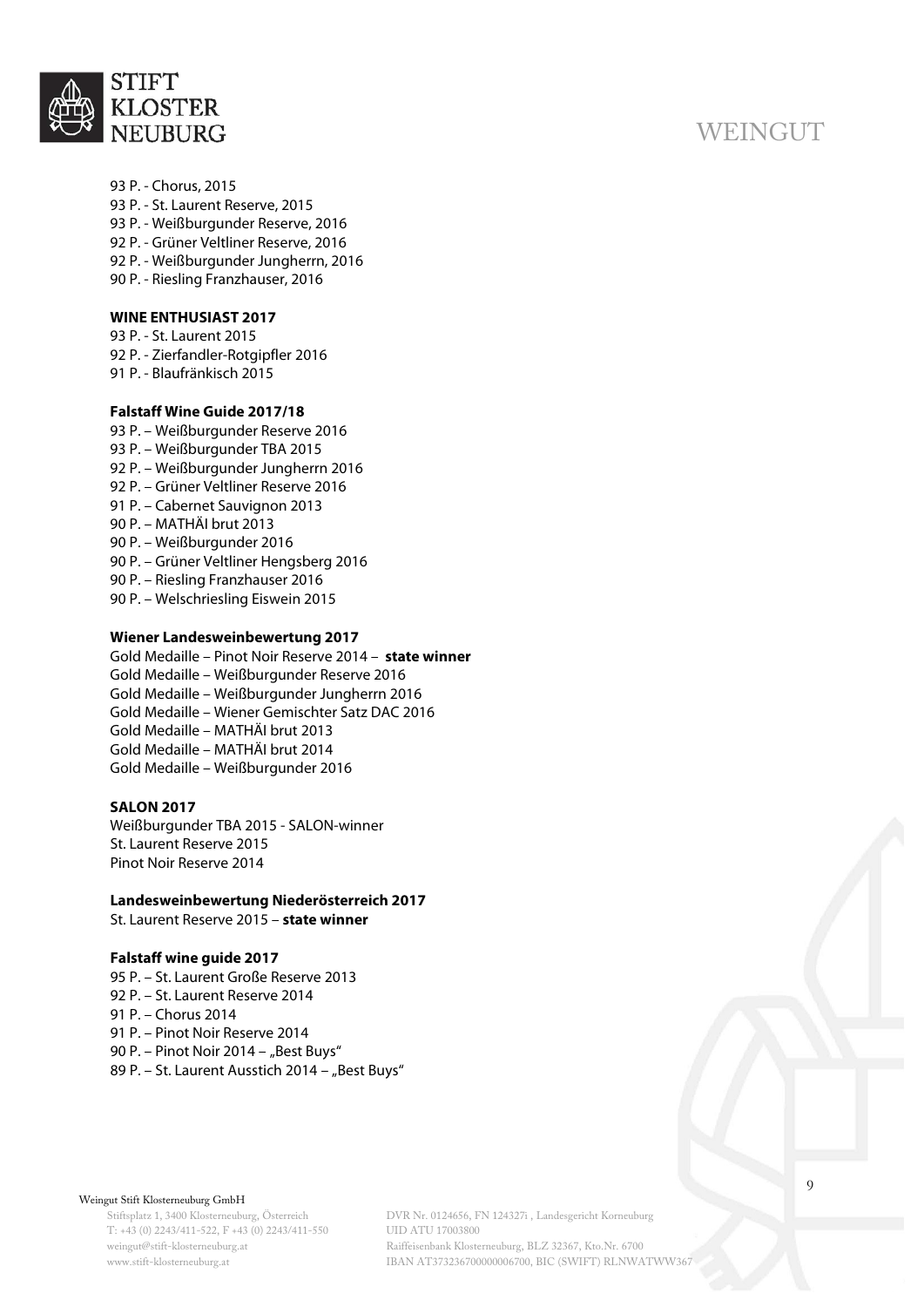

# **MARKETING AND DISTRIBUTION**

#### **Distribution channels and export**

The premium quality of the wines from Weingut Stift Klosterneuburg defines the distribution structure. 40% of the wines are sold on-trade, a further 20% ex-cellar in the on-premise wine shop and 20% are sold offtrade. Export is increasing and currently makes up 20% of sales. Following Germany, important export markets are Great Britain, Switzerland, Italy, Netherlands, France, Spain, Scandinavia and Poland. The main overseas markets are Canada, Japan and China.

# <span id="page-9-0"></span>**THE WINE EXPERIENCE AT STIFT KLOSTERNEUBURG**

The wine shop at Weingut Stift Klosterneuburg is a special attraction for all those that appreciate outstanding wines. The vaulted cellar, constructed around 1300, joins a historic building with modern architectural elements to provide a pleasing ambience for the cultivated enjoyment of wine. Wines from the current vintage, rare old wines, gourmet specialties and exclusive gift sets are available for purchase.

# <span id="page-9-1"></span>**THE CULTURAL AND SOCIAL RESPONSIBILITY OF STIFT KLOSTERNEUBURG**

The Stift Klosterneuburg is one of Austria's most important cultural treasures and plays a prominent public roll. Opportunities for cultural encounters include daily guided tours of the artistic treasures of the monastery ("The Sacred Tour", "The Imperial Tour") as well as specialised tours and a lively Summer Academy. A myriad of concerts, exhibitions, guided tours through the monastery gardens and an opera (also for children) round out a broad cultural programme.

The Stift Klosterneuburg makes an active effort to fulfil its social responsibility. For this reason, ten percent of the profits made by Stift Klosterneuburg are donated to charity. Among other things, Stift Klosterneuburg offers financial and organizational support for Father Georg Sporschill's many projects such as those to help the street children of Romania and Moldavia.

#### Weingut Stift Klosterneuburg GmbH

Stiftsplatz 1, 3400 Klosterneuburg, Österreich T: +43 (0) 2243/411-522, F +43 (0) 2243/411-550 weingut@stift-klosterneuburg.at www.stift-klosterneuburg.at